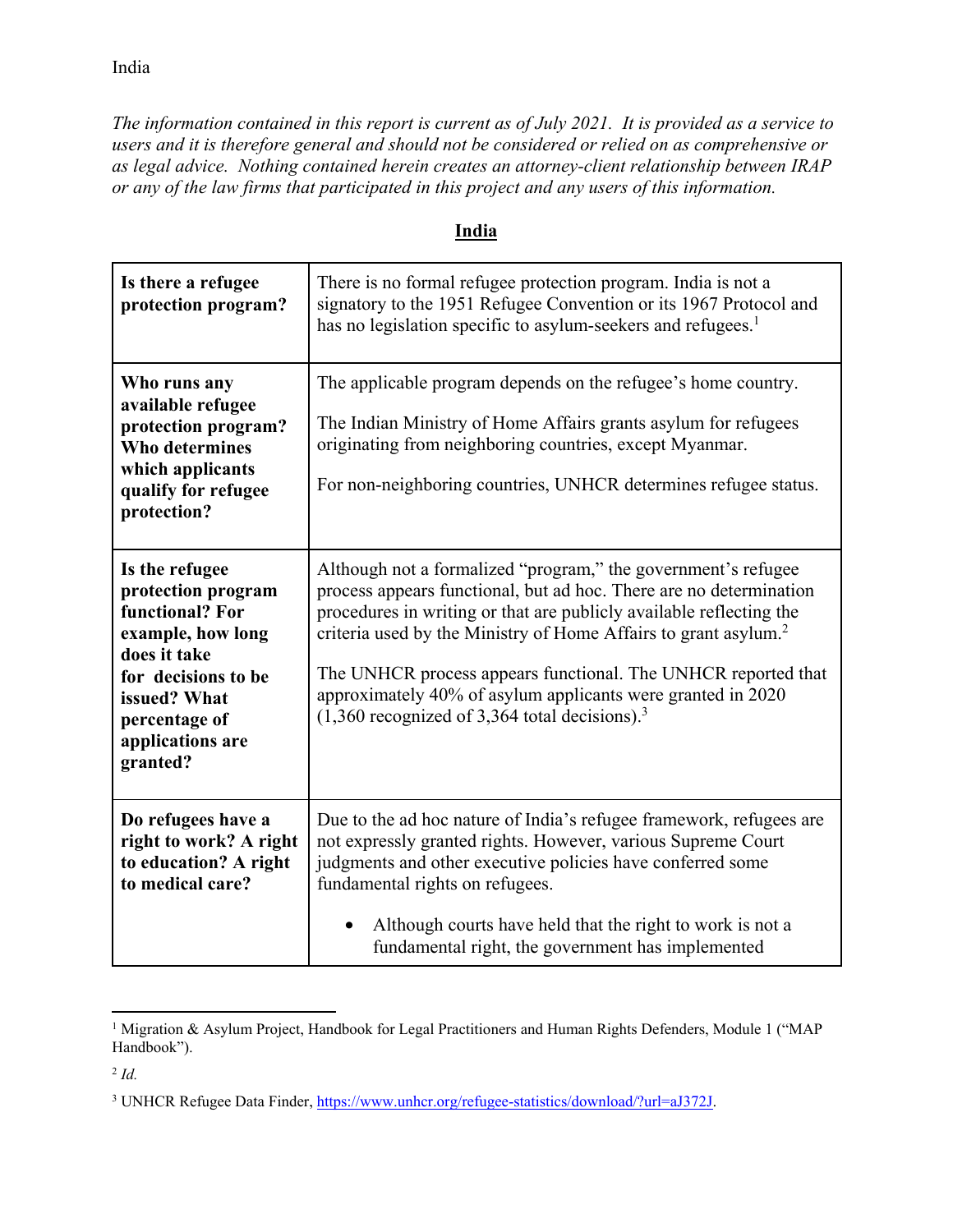|                                                                                                                                                                                                                                                                | executive policies on humanitarian grounds to allow refugees<br>employment in the private sector. <sup>4</sup><br>Refugees, in general, have been able to access education. <sup>5</sup><br>Courts in India have reiterated that the right to education is a<br>fundamental right to all persons in the territory of India,<br>including refugees. <sup>6</sup><br>The right to healthcare appears less certain. There is no<br>explicit right to healthcare for refugees. There are also<br>reports of refugees experiencing challenges in accessing<br>healthcare due to a variety of reasons, including<br>xenophobia. $7$                                                                                                                                                                           |
|----------------------------------------------------------------------------------------------------------------------------------------------------------------------------------------------------------------------------------------------------------------|---------------------------------------------------------------------------------------------------------------------------------------------------------------------------------------------------------------------------------------------------------------------------------------------------------------------------------------------------------------------------------------------------------------------------------------------------------------------------------------------------------------------------------------------------------------------------------------------------------------------------------------------------------------------------------------------------------------------------------------------------------------------------------------------------------|
| Are those seeking<br>refugee protection<br>free to live freely or<br>forced to reside in<br>camps?                                                                                                                                                             | Refugees in India have usually had the freedom of movement within<br>the country and can own property. The majority of the refugee<br>population in India is urban with refugees leasing houses in urban<br>settlements alongside the host community.                                                                                                                                                                                                                                                                                                                                                                                                                                                                                                                                                   |
| Does a grant of<br>refugee protection<br>result in a pathway to<br>permanent status? In<br>other words, can a<br>refugee eventually<br>become a citizen? Is<br>there another form of<br>legal permanent status<br>available for people<br>with refugee status? | It is possible, but there may be significant challenges. The<br>Citizenship Act of 1955 previously prohibited "illegal" migrants<br>from attaining Indian citizenship. Recent amendments to the law<br>now provide a citizenship pathway, but only for certain<br>communities. The amendments are specific to non-Muslim<br>religious/minority communities (i.e. Hindu, Sikh, Christian,<br>Buddhist, Jain, Parsi) and only apply to refugees from certain<br>countries. <sup>8</sup> Although Afghanistan is one of those countries, the<br>amended Citizenship Act notably omits Muslim refugees from its<br>coverage. <sup>9</sup> Thus, Afghan refugees who do not fall into the categories<br>specifically covered by the amendments may have more limited or<br>nonexistent paths to citizenship. |

 $\overline{a}$ 

<sup>4</sup> MAP Handbook, Module II, Section IV.

<sup>5</sup> MAP Handbook, Module II, Section I.C.

<sup>6</sup> *Id.*, Section I.D.

<sup>7</sup> *Id.*, Section II.D; *Gaps in India's Treatment of Refugees*, Migration Policy Institute, https://www.migrationpolicy.org/article/gaps-india-refugees-vulnerable-internal-migrants-pandemic.

<sup>8</sup> MAP Handbook, Module I, Section III.

<sup>9</sup> *Citizenship Amendment Bill: India's new 'anti-Muslim' law explained*, BBC World News, https://www.bbc.com/news/world-asia-india-50670393 (Dec. 11, 2019).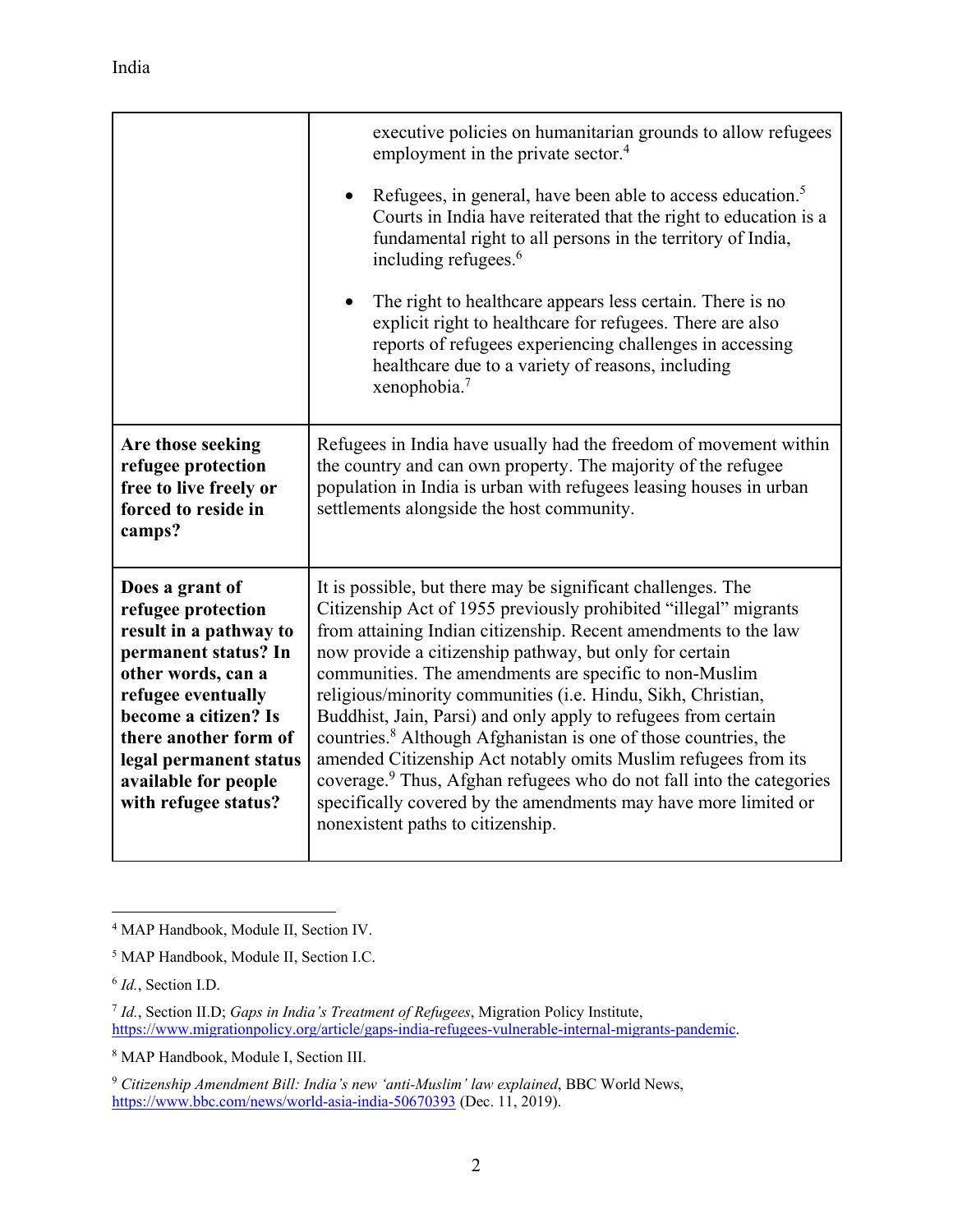| Does the country offer<br>temporary protections<br>available other than<br>refugee status? If so,<br>what are they?                                                                                                                                                                                                                         | Temporary visas (i.e. tourist, medical, student) are available as<br>alternatives to refugee status. In addition, holders of documentation<br>provided by UNHCR are reportedly able to obtain temporary<br>residence permits from the authorities. <sup>10</sup>                                                                                                                                                                                                                                |
|---------------------------------------------------------------------------------------------------------------------------------------------------------------------------------------------------------------------------------------------------------------------------------------------------------------------------------------------|-------------------------------------------------------------------------------------------------------------------------------------------------------------------------------------------------------------------------------------------------------------------------------------------------------------------------------------------------------------------------------------------------------------------------------------------------------------------------------------------------|
| What, if any, penalties<br>are there for people<br>without status or<br>people who are denied<br>refugee protection?                                                                                                                                                                                                                        | In the absence of an asylum law, refugees fall within the ambit of<br>the 1946 Foreigners Act and the 1920 Passports Act, which give the<br>executive wide powers to detain and deport foreigners for illegal<br>entry and stay. <sup>11</sup> Notably, India appears to treat immigration<br>infractions as criminal (not civil) violations. Thus, the same prisons<br>and jails used for keeping convicted criminals are used for detaining<br>immigrants. $^{12}$                            |
| <b>What organizations</b><br>exist in-country that<br>can help displaced<br>people seek available<br>protections? What<br>other organizations in<br>the country may be<br>able to help displaced<br>people access services<br>and rights, even if<br>their mission is not to<br>specifically work with<br>refugees and displaced<br>people? | Migration & Asylum Project -<br>https://www.migrationandasylumproject.org/clients-and-<br>service-providers/clients<br>Human Rights Law Network, www.hrln.org<br>Indian Social Institution, http://www.isidelhi.org.in/<br>Jesuit Refugee Service, https://jrs.net/en/home/<br>The Other Media, www.theothermedia.org                                                                                                                                                                           |
| Is there other<br>information that<br>might be valuable for<br>displaced people<br>arriving in that<br>country to know?                                                                                                                                                                                                                     | Rising Hindu Nationalism: The majority ruling political<br>party in India (the Bharatiya Janata Party or BJP) has been<br>criticized in recent years for promoting an exclusionary<br>Hindu nationalist agenda. While some civil unrest has<br>followed in opposition to nationalist policies, the BJP's<br>views appear to be generally popular among the Hindu<br>majority, as demonstrated by a Pew research in which 64%<br>of participants agreed that it is very important to be Hindu to |

 $\overline{a}$ <sup>10</sup> UNHCR Global Appeal 2011 Update, https://www.unhcr.org/4cd96e919.pdf.

<sup>&</sup>lt;sup>11</sup> MAP Handbook, Module I, Section B.2.

<sup>12</sup> *Id.,* Module 4.